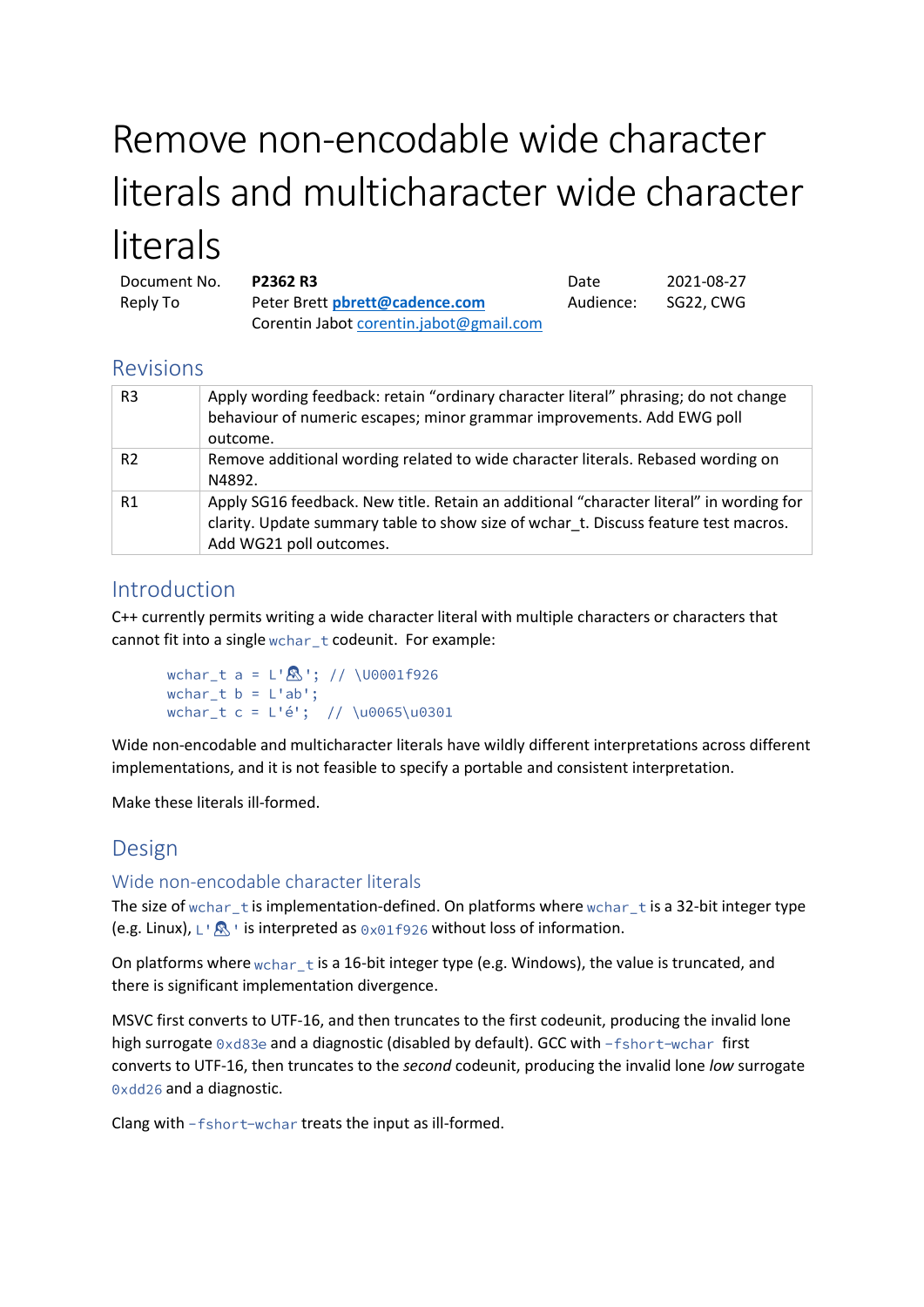## Wide multicharacter literals

All the implementations we examined only ever interpret a single character in a wide multicharacter literal. However, there is divergence in which is chosen. MSVC takes the first, treating  $L^{\dagger}$  ab  $^{\dagger}$  as equivalent to L'a', and emits a diagnostic (disabled by default). GCC and Clang take the last, treating  $L$ 'ab' as equivalent to  $L$ 'b', and emit diagnostics.

may consist of either 1 or 2 *c-char*s depending on source normalization. In the composed form,  $L^{\prime}$  \u00e9' produces the value 0xe9 when compiled by MSVC, GCC and Clang. There is divergence in handling the decomposed form L'\u0065\u0301'. MSVC produces 0x65; GCC and Clang produce  $0x0301.$ 

Therefore, what looks like a single *c-char* when reading the source file may, in fact, be a multicharacter literal. This is the case in many scripts, including Korean, many Brahmic scripts, and emoji [1].

#### Proposal

There is irreconcilable implementation divergence in the handling of wide multicharacter literals.

Because all wide character literals have  $wchar$   $t$  storage, no implementation can interpret more than one wide codeunit from any wide character literal. The allowance for implementations to accept wide multicharacter literals is redundant.

Similarly, no implementation can handle a non-encodable wide character literal without loss of information.

Using any of the implementations examined, using a wide non-encodable or multicharacter literals provided no benefit whatsoever over using an equivalent 'normal' wide character literal. They only serve to obfuscate and reduce portability.

#### **We propose that wide non-encodable and wide multicharacter literals should be ill-formed.**

Ill-formedness will clear the design space for defining a useful, and portable, interpretation of wide non-encodable and/or multicharacter literals in a future revision of the standard, if there is widespread desire for them to be reintroduced.

This change was previously proposed in P2178 "Misc lexing and string handling improvements" [2].

## Impact on implementations

Implementations are already able to detect and diagnose wide non-encodable and multicharacter literals. We recommend that implementations update these diagnostics to errors and, for wide multicharacter literals, propose the change that the user should make fix the problem.

#### Impact on users

Because there is no possible meaningful interpretation of wide multicharacter literals, they are not used. The authors carried out a survey of open source code and found no occurrences outside compiler testsuites.

#### No feature test macro changes required

Wide non-encodable character literals and wide multicharacter character literals are currently conditionally-supported with implementation defined behaviour, and there is no associated feature test macro.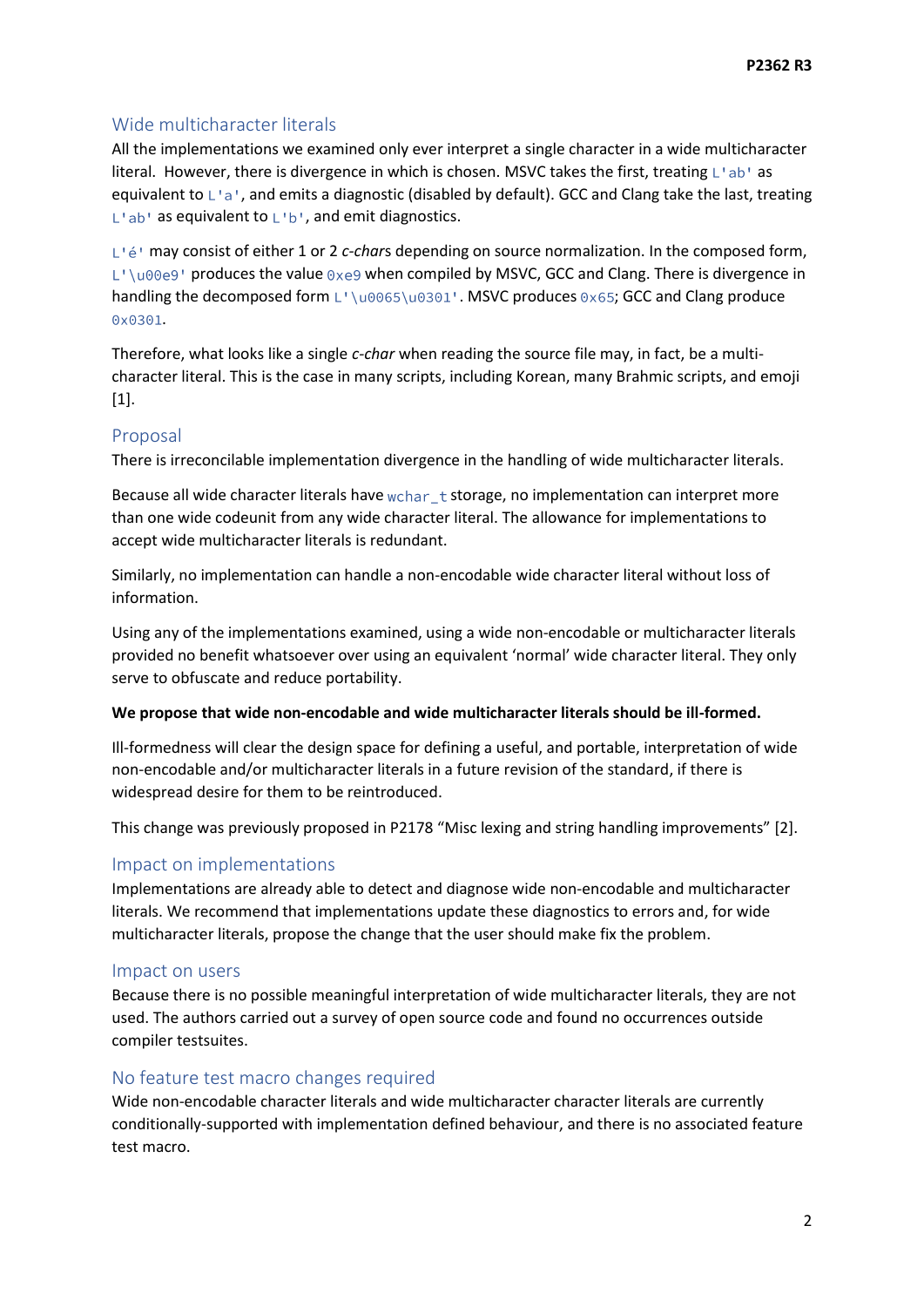## Summary

|                    | L'\U0001f926' | $L'$ ab'       | L'\u0065\u0301' | $L'$ \u00e9' |
|--------------------|---------------|----------------|-----------------|--------------|
| 16-bit wchar t     |               |                |                 |              |
| <b>MSVC</b>        | 0xd83e        | $0 \times 041$ | 0x65            | 0xe9         |
| Clang-fshort-wchar | (error)       | 0x042          | 0x0301          | 0xe9         |
| GCC-fshort-wchar   | $0$ xdd $26$  | $0 \times 042$ | 0x0301          | 0xe9         |
| 32-bit wchar t     |               |                |                 |              |
| Clang              | 0x01f926      | 0x042          | 0x0301          | 0xe9         |
| GCC                | 0x01f926      | 0x042          | 0x0301<br>Ψ     | 0xe9         |

Cases marked with a  $\Lambda$  currently result in a warning diagnostic (possibly not enabled by default). Cases marked with a  $\bigcirc$  currently result in a compilation error.

We propose that the cases marked with a  $\Lambda$  or  $\bullet$  above will become ill-formed.

# WG21 feedback

## SG16 2020-08-26

Discussion of P2178 R1 [2]:

**Poll: Proposal 6: We support making wide multicharacter literals ill-formed.**

- Attendees: 10
- No objection to unanimous consent

**Poll: Proposal 6: We support making wide non-encodable character literals ill-formed.**

- Attendees: 10
- No objection to unanimous consent

## SG16 2021-07-14

Discussion of this paper at R0:

**Poll: Forward P2362R0 with title and wording modifications as discussed to EWG for C++23.**

- Attendees: 9
- No objection to unanimous consent.

## EWG 2021-08-26

Discussion of this paper at R2:

**Poll: Send P2362R2 to EWG electronic polling, with the intent of forwarding it to CWG for C++23, pending discussion/approval by SG22.**

| -SF |               |  |  |
|-----|---------------|--|--|
|     | $\rightarrow$ |  |  |

• Result: Consensus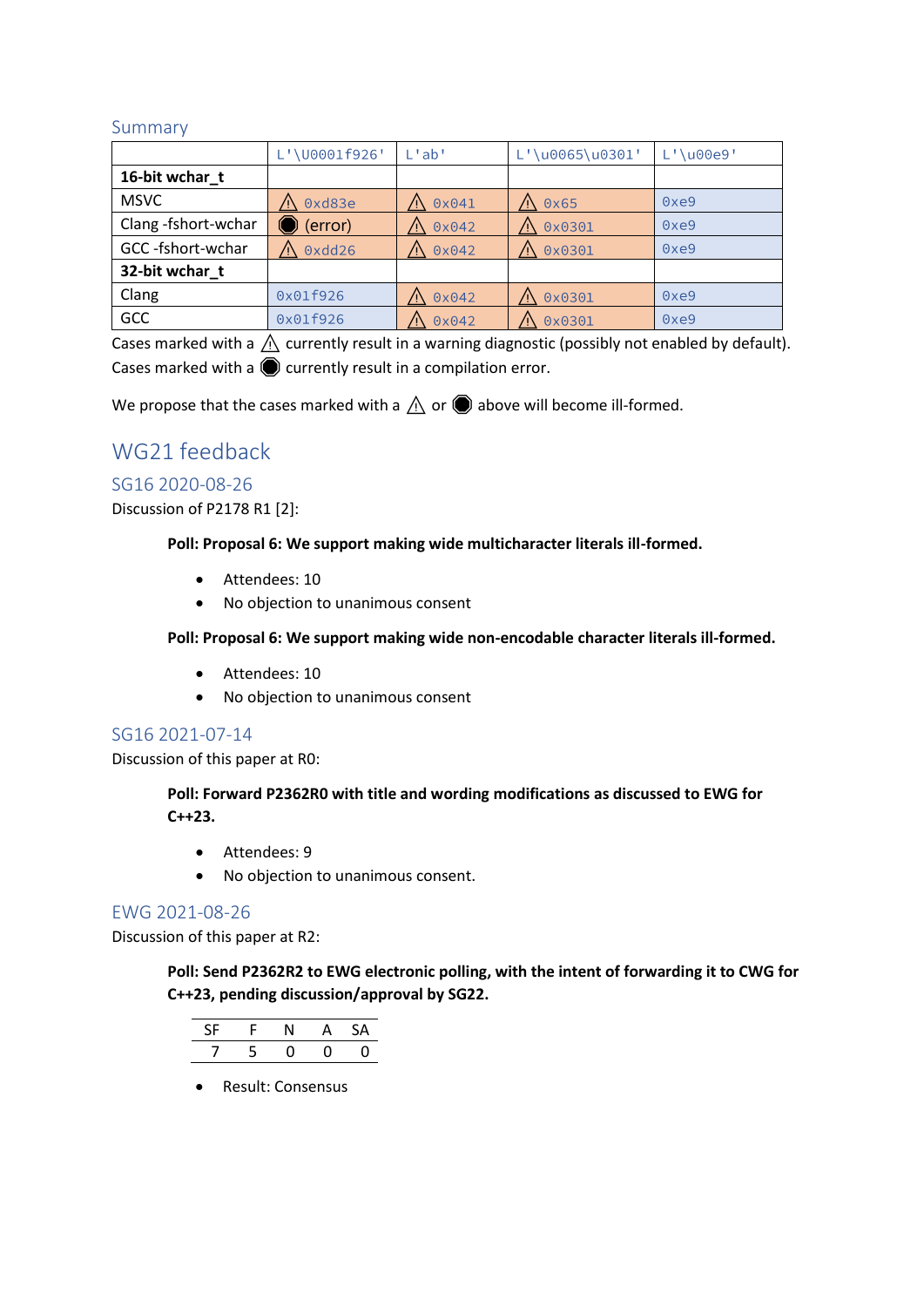# Proposed wording

## Editing notes

All wording is relative to the June 2021 C++ working draft [3].

## 5.13.3 Character literals [lex.ccon]

## Update ¶1:

A *non-encodable character literal* is a *character-literal* whose *c-char-sequence* consists of a single *c-char* that is not a *numeric-escape-sequence* and that specifies a character that either lacks representation in the literal's associated character encoding or that cannot be encoded as a single code unit. A *multicharacter literal* is a *character-literal* whose *c-char-sequence* consists of more than one *c-char*. The *encoding-prefix* of a non-encodable character literal or a multicharacter literal shall be absent or L. Such *character-literals* are conditionallysupported.

## Update ¶2

The kind of a *character-literal*, its type, and its associated character encoding are determined by its *encoding-prefix* and its *c-char-sequence* as defined by Table 9. The special cases for non-encodable character literals and multicharacter literals take precedence over the respective base kinds.

[*Note 1*: The associated character encoding for ordinary and wide character literals determines encodability, but does not determine the value of non-encodable ordinary or wide character literals or ordinary or wide multicharacter literals. The examples in Table 7 for non-encodable ordinary and wide character literals assume that the specified character lacks representation in the execution character set or execution wide-character set,  $r$ espectively, or that encoding it would require more than one code unit.— end note]

| <b>Encoding</b><br>prefix | Kind                                               | <b>Type</b>        | <b>Associated</b><br>character<br>encoding | <b>Example</b>                                |
|---------------------------|----------------------------------------------------|--------------------|--------------------------------------------|-----------------------------------------------|
| None                      | ordinary character<br>literal                      | char               | encoding of the<br>execution               | 1 <sub>N</sub> 1                              |
|                           | non-encodable<br>ordinary character<br>literal     | int                | character set                              | '\U0001F525'                                  |
|                           | ordinary<br>multicharacter literal                 | int                |                                            | 'abcd'                                        |
|                           | wide character literal                             | wchar_t            | encoding of the                            | $1$ $^{\prime}$ $W$ <sup><math>1</math></sup> |
|                           | non-encodable wide<br><del>character literal</del> | <del>wchar_t</del> | execution wide-<br>character set           | <del>L'\U0001F32A'</del>                      |
|                           | wide multicharacter<br><del>literal</del>          | <del>wchar t</del> |                                            | <del>L'abed'</del>                            |
| $\mathsf{u}8$             | UTF-8 character literal                            | char8_t            | UTF-8                                      | u8'x'                                         |
| U                         | UTF-16 character<br>literal                        | char16 t           | <b>UTF-16</b>                              | u'y'                                          |
| U                         | UTF-32 character<br>literal                        | char32 t           | <b>UTF-32</b>                              | U'Z'                                          |

#### Update Table 7 [tab:lex.ccon.literal]: